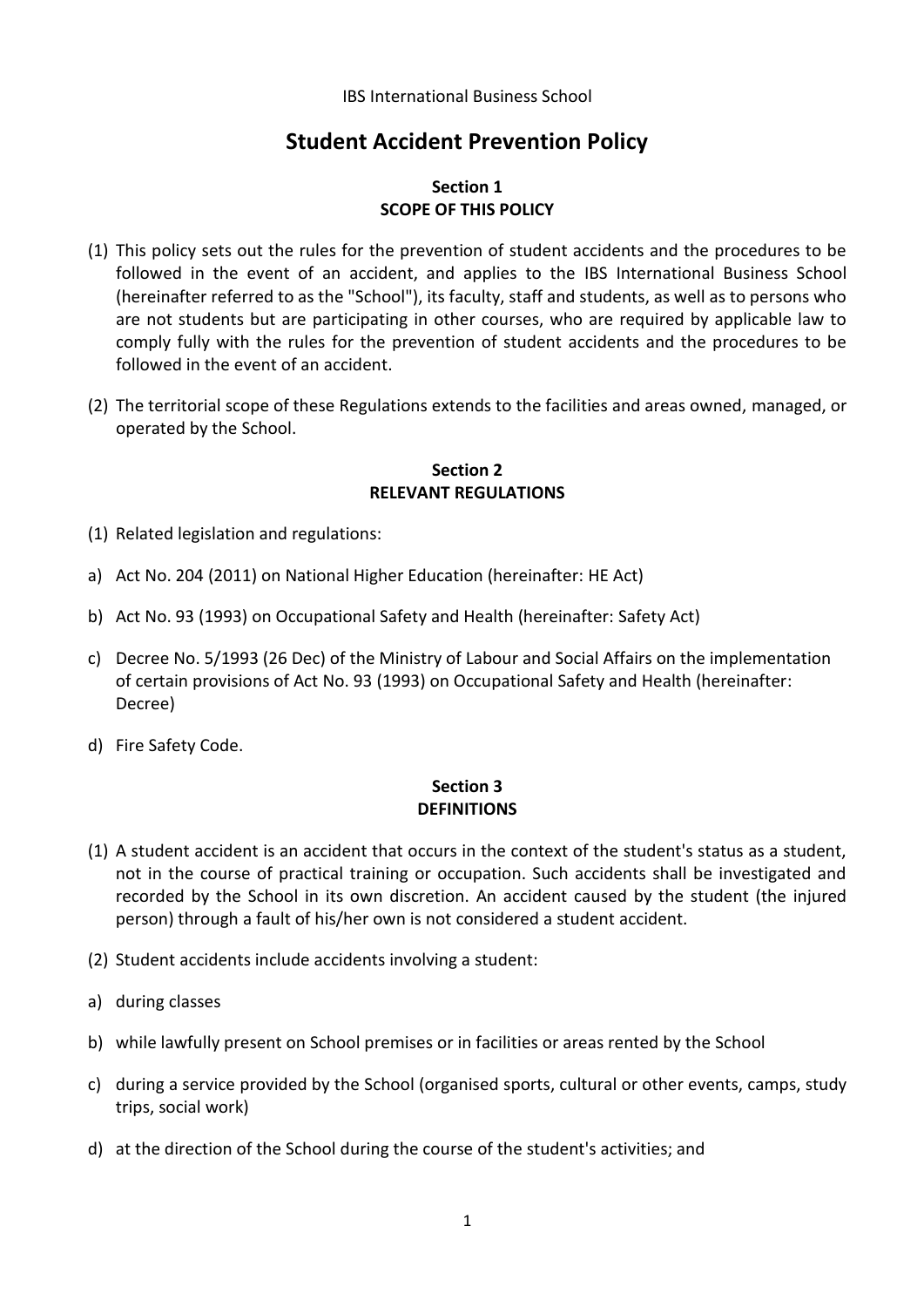e) while travelling in a School-owned or hired vehicle.

## **Section 4 RIGHTS AND OBLIGATIONS OF STUDENTS IN THE EVENT OF AN ACCIDENT**

- (1) The student is entitled to:
- a) safe and healthy learning conditions and the protective measures required by law during classes
- b) acquire the knowledge required for safe and healthy participation in education activities.
- (2) A student shall not be penalized for acting in a manner that is not hazardous to health and in order to meet the requirements of safe learning, or for reporting in good faith an alleged failure to act on behalf of the School, provided that the report is made in good faith and with the cooperation of the School.
- (3) The student must:
- a) be free from the influence of alcohol or other intoxicating substances and be able to continue their studies in class
- b) cooperate with peers and learn, and generally behave in a way that does not interfere with the learning of others or cause damage to property
- c) acquire and apply the necessary knowledge of occupational safety and health, and participate in, acquire and apply the knowledge acquired in accident prevention training
- d) behave in a safe manner, without endangering health and physical safety and maintain discipline, order, cleanliness, and provide assistance in case of need (accident)
- e) immediately report any accident or illness to the instructor or to the School employee present (in Room C114 or at the Centre for Student Services); if prevented from doing so by his/her health, the person who observed the incident must do so
- f) immediately report a peer student's or any other person's accident, illness or the suspicion of another person being under the influence of alcohol or other intoxicating substance, to the instructor or to the School employee present (in Room C114 or at the Centre for Student Services)
- g) ensure the safe condition of the equipment provided to him/her in the manner he/she is expected to; report any wear, damage or loss of protective capacity immediately to the instructor in charge of the session or to another member of staff nearby (or in Room C114 or at the Centre for Student Services)
- h) protect and use, in accordance with the instructions given by the member of staff supervising the activity, the technical equipment and personal protective equipment entrusted to them
- i) report any abnormality or malfunction, fire, smoke, burnt smell or any other unusual phenomenon which may pose a danger to the employee present in Room C114 or at the Centre for Student Services; until action is taken, eliminate the abnormality or reduce the danger as far as he/she is reasonably able without risking his/her own or others' safety.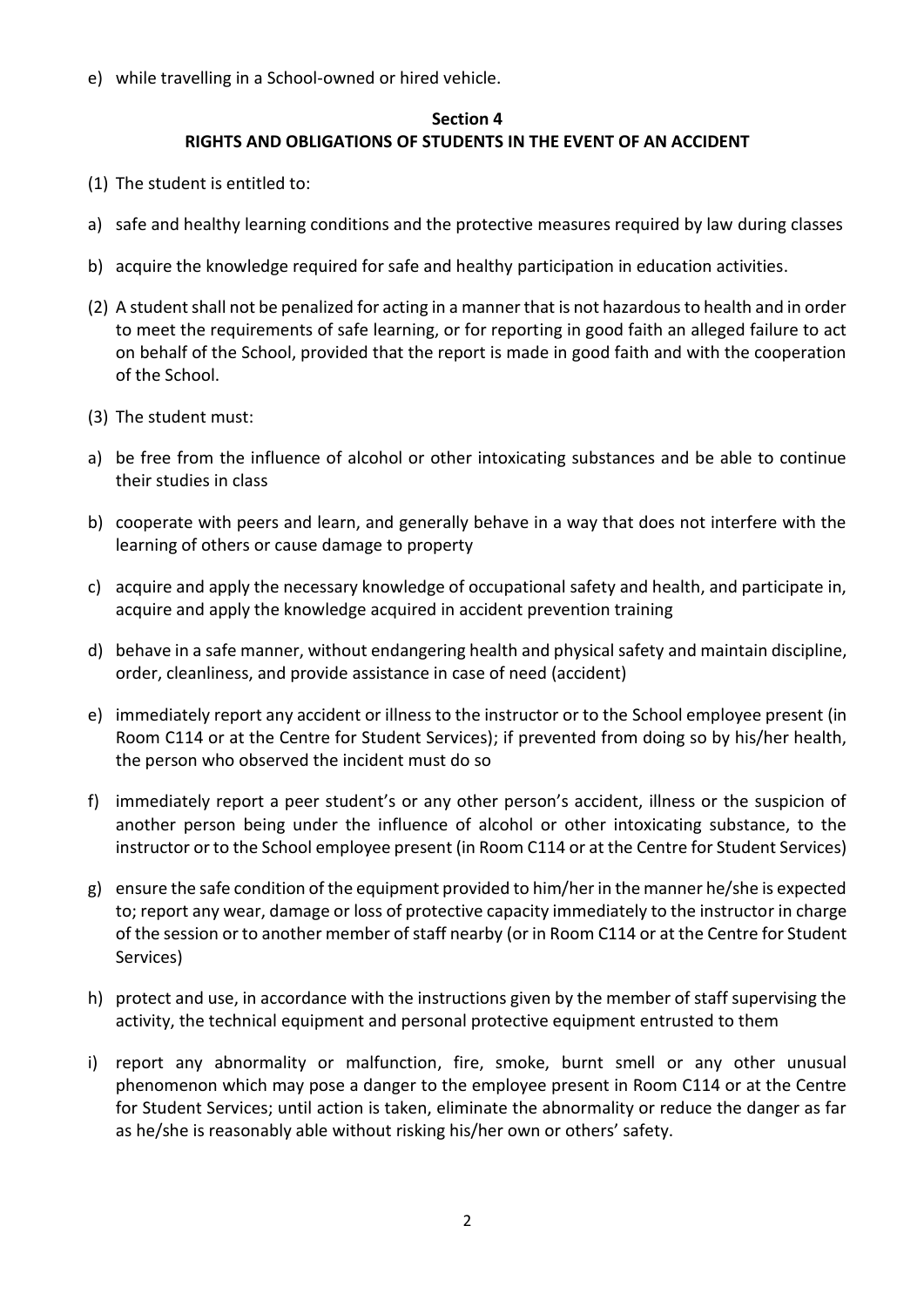- j) report visible defects of classroom equipment and any anomalies in its technical condition to the instructor or employee in Room C114 or at the Centre for Student Services.
- k) when the fire alarm sounds, exit the building in a disciplined manner at the earliest opportunity.
- l) be in a sufficiently rested physical and mental condition to prevent accidents during sporting activities; behave in a careful and disciplined manner; comply fully with the safety instructions of the coach; wear clothing appropriate to the weather conditions when participating in outdoor activities
- m) fully comply with the rules of road traffic (pedestrian, vehicle) and public transport, by using only the designated pedestrian route within the School premises in order to prevent traffic accidents; report any road defects (traffic and escape routes) within the School premises and any lack of anti-slip protection in the winter months to the School's facilities management authorities or to the employee in Room C114 or at the Centre for Student Services.
- (4) A student who breaks the rules on accident prevention (safety at work) is guilty of a disciplinary offence. The disciplinary procedure shall be governed by the provisions of the Student Disciplinary Code and the Compensation Code.

# **Section 5 OBLIGATIONS OF EMPLOYEES**

- (1) The instructor or staff member who is in charge of the student activity must check the condition of the equipment used and the equipment provided before the activity in order to ensure that it is safe. Students are not allowed to work with accident-prone or damaged tools or equipment, even under direct supervision. In addition, the condition of electrical equipment subject to heavy use must be particularly monitored.
- (2) The instructor or staff member in charge of student activities shall clearly formulate and implement accident prevention instructions, check the effective functioning of safety equipment, and require the use of personal protective equipment as intended.
- (3) It is the responsibility of those responsible for the School's facility management to post the warning signs and signs required by the relevant legislation and to take measures to ensure compliance with safety regulations in order to prevent accidents.

## **Section 6 TRAINING OF STUDENTS IN ACCIDENT, FIRE AND OCCUPATIONAL SAFETY**

- (1) In line with the Safety Act, students must be familiarised with the basic rules of safe living, safe working and safe working.
- (2) The School publishes the School's Fire Safety Policy in electronic form, which is prepared and updated by an expert appointed by the School.
- (3) Accident, fire and occupational health and safety training should be provided to students in the form of online training via Moodle. The student shall certify that he/she has understood the training by completing a quiz on Moodle.
- (4) Changes to hazards and safety rules must be communicated to the students concerned in a timely and documentable manner.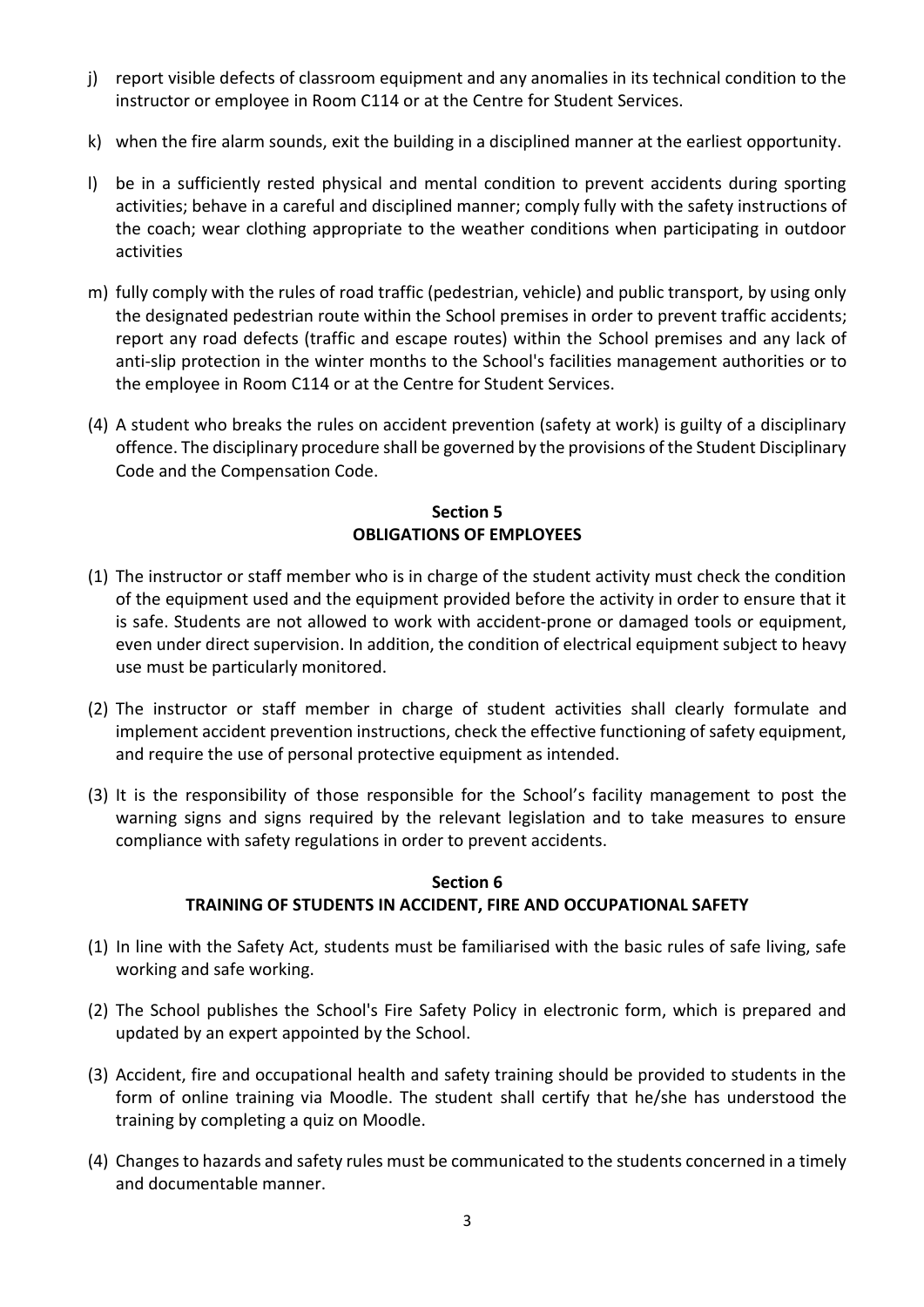#### **Section 7 GENERAL ACCIDENT PREVENTION REQUIREMENTS FOR EDUCATION**

- (1) The School provides services to help students lead a healthy life free from harmful addictions, and an information and counselling system to help students integrate during their studies. Where the nature of the risk justifies it, the School uses safety and health signs.
- (2) The School shall ensure the creation of healthy and safe organisational and material conditions for teaching and learning, the identification and elimination of the causes of accidents among students, and the enforcement of documentation requirements related to occupational safety.
- (3) With a view to providing healthy and safe learning, the student should only be assigned a task for which he/she is mentally and physically fit and has the necessary knowledge to carry out the task safely and without endangering his/her health.
- (4) If the teaching conditions are such that the life or health of any person is directly endangered, it is prohibited to give instruction or to instruct until the emergency has ceased.
- (5) All sources of danger must be signposted in such a way that they are recognisable to everyone and ensure that they can avoid an emergency. This may be done by placing a warning sign or by any other suitable means.
- (6) In the event of any malfunction which the instructor or student is not authorized to repair, the equipment must be taken out of service immediately and the necessary measures must be taken to repair it.

## **Section 8 REPORTING, INVESTIGATING AND RECORDING STUDENT ACCIDENTS**

- (1) The Schoolshall investigate and record accidents involving students in accordance with applicable legislation.
- (2) The student who is injured or notices an accident must immediately report the accident to the person in charge of the organised activity (instructor, supervisor), or if this is not possible, to the Centre for Student Services, and inform the Centre for Student Services of any remaining danger. The student who has sustained an injury must, if his/her condition allows, report immediately to the primary care doctor or the competent outpatient department. The student must produce the document certifying the treatment and attach it to the report.
- (3) The instructor or member of staff in charge of the activity causing the accident shall take action to immediately eliminate the existing danger, rescue the injured person, provide first aid and further care, and in the case of a serious accident, notify the ambulance and secure the accident scene. Next of kin will be informed by the ambulance or the Centre for Student Services.
- (4) The person in charge of the organised activity shall take a record of the accident which must be sent to the Centre for Student Services without delay.
- (5) The Centre for Student Services is responsible for investigating accidents involving students that fall within the scope of these Regulations. If necessary, a representative of the organizational unit concerned shall be involved in the investigation. The representative of the Student Union shall be entitled to participate in the investigation of student accidents and to make comments.